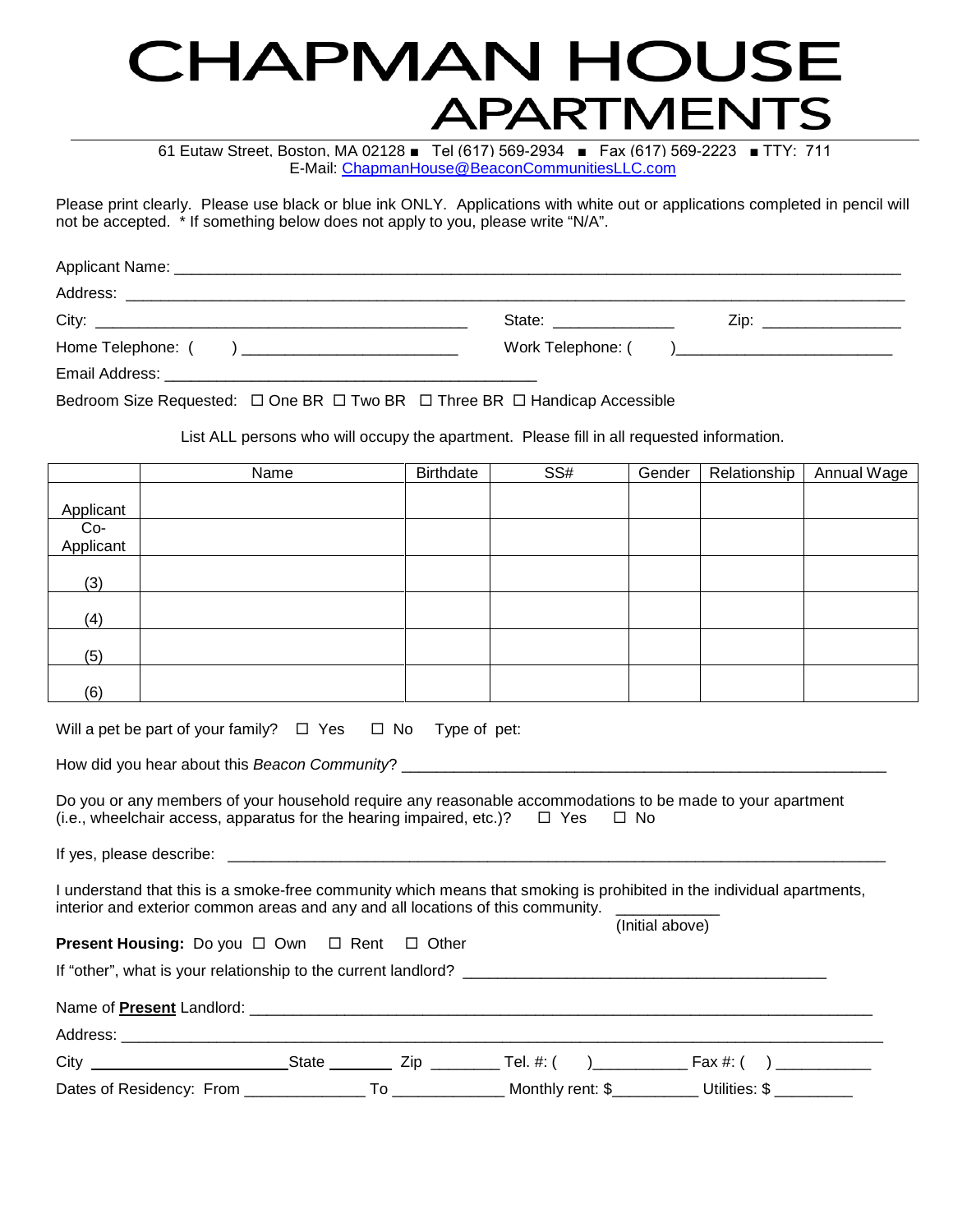## **If above listed residency is less than 5 (five) years, please complete the following:**

|                                                                                                                |                     |                                          |                        | Dates of Residency: From _________________To _______________ Monthly rent: \$____________ Utilities: \$ ________                                                                                                                                                                                                    |
|----------------------------------------------------------------------------------------------------------------|---------------------|------------------------------------------|------------------------|---------------------------------------------------------------------------------------------------------------------------------------------------------------------------------------------------------------------------------------------------------------------------------------------------------------------|
|                                                                                                                |                     |                                          |                        |                                                                                                                                                                                                                                                                                                                     |
|                                                                                                                |                     |                                          |                        |                                                                                                                                                                                                                                                                                                                     |
|                                                                                                                |                     |                                          |                        |                                                                                                                                                                                                                                                                                                                     |
|                                                                                                                |                     |                                          |                        |                                                                                                                                                                                                                                                                                                                     |
|                                                                                                                |                     | <b>Current Employment - Applicant</b>    |                        |                                                                                                                                                                                                                                                                                                                     |
|                                                                                                                |                     |                                          |                        |                                                                                                                                                                                                                                                                                                                     |
|                                                                                                                |                     |                                          |                        |                                                                                                                                                                                                                                                                                                                     |
|                                                                                                                |                     |                                          |                        | Telephone #: () ____________________ Employment Dates: From ____________To ___________ Salary: \$_____________                                                                                                                                                                                                      |
|                                                                                                                |                     |                                          |                        |                                                                                                                                                                                                                                                                                                                     |
|                                                                                                                |                     |                                          |                        |                                                                                                                                                                                                                                                                                                                     |
|                                                                                                                |                     | <b>Current Employment - Co-Applicant</b> |                        |                                                                                                                                                                                                                                                                                                                     |
|                                                                                                                |                     |                                          |                        |                                                                                                                                                                                                                                                                                                                     |
| Work Address: ________________________________City: ___________________State: _________________Zip: __________ |                     |                                          |                        |                                                                                                                                                                                                                                                                                                                     |
| Telephone #: () ______________________ Employment Dates: From __________ To _________ Salary: \$____________   |                     |                                          |                        |                                                                                                                                                                                                                                                                                                                     |
|                                                                                                                |                     |                                          |                        |                                                                                                                                                                                                                                                                                                                     |
| <b>Other Income</b>                                                                                            |                     |                                          |                        | <b>Monthly Amount</b>                                                                                                                                                                                                                                                                                               |
|                                                                                                                |                     |                                          |                        |                                                                                                                                                                                                                                                                                                                     |
|                                                                                                                |                     |                                          |                        | $\frac{1}{2}$ $\frac{1}{2}$ $\frac{1}{2}$ $\frac{1}{2}$ $\frac{1}{2}$ $\frac{1}{2}$ $\frac{1}{2}$ $\frac{1}{2}$ $\frac{1}{2}$ $\frac{1}{2}$ $\frac{1}{2}$ $\frac{1}{2}$ $\frac{1}{2}$ $\frac{1}{2}$ $\frac{1}{2}$ $\frac{1}{2}$ $\frac{1}{2}$ $\frac{1}{2}$ $\frac{1}{2}$ $\frac{1}{2}$ $\frac{1}{2}$ $\frac{1}{2}$ |
|                                                                                                                |                     |                                          |                        |                                                                                                                                                                                                                                                                                                                     |
|                                                                                                                |                     |                                          |                        |                                                                                                                                                                                                                                                                                                                     |
|                                                                                                                |                     |                                          |                        | $\sim$                                                                                                                                                                                                                                                                                                              |
|                                                                                                                |                     |                                          |                        |                                                                                                                                                                                                                                                                                                                     |
|                                                                                                                |                     | <b>Bank References</b>                   |                        |                                                                                                                                                                                                                                                                                                                     |
| <u>Name</u>                                                                                                    | <b>Bank Address</b> |                                          | <b>Type of Account</b> | Account No.                                                                                                                                                                                                                                                                                                         |
|                                                                                                                |                     |                                          |                        |                                                                                                                                                                                                                                                                                                                     |
|                                                                                                                |                     |                                          |                        |                                                                                                                                                                                                                                                                                                                     |
|                                                                                                                |                     |                                          |                        |                                                                                                                                                                                                                                                                                                                     |
|                                                                                                                |                     |                                          |                        |                                                                                                                                                                                                                                                                                                                     |
|                                                                                                                |                     | <b>Credit References</b>                 |                        |                                                                                                                                                                                                                                                                                                                     |
| <u>Name</u>                                                                                                    |                     | <b>Type of Account</b>                   |                        | Account No.                                                                                                                                                                                                                                                                                                         |
|                                                                                                                |                     |                                          |                        |                                                                                                                                                                                                                                                                                                                     |
|                                                                                                                |                     |                                          |                        |                                                                                                                                                                                                                                                                                                                     |
|                                                                                                                |                     |                                          |                        |                                                                                                                                                                                                                                                                                                                     |
|                                                                                                                |                     |                                          |                        |                                                                                                                                                                                                                                                                                                                     |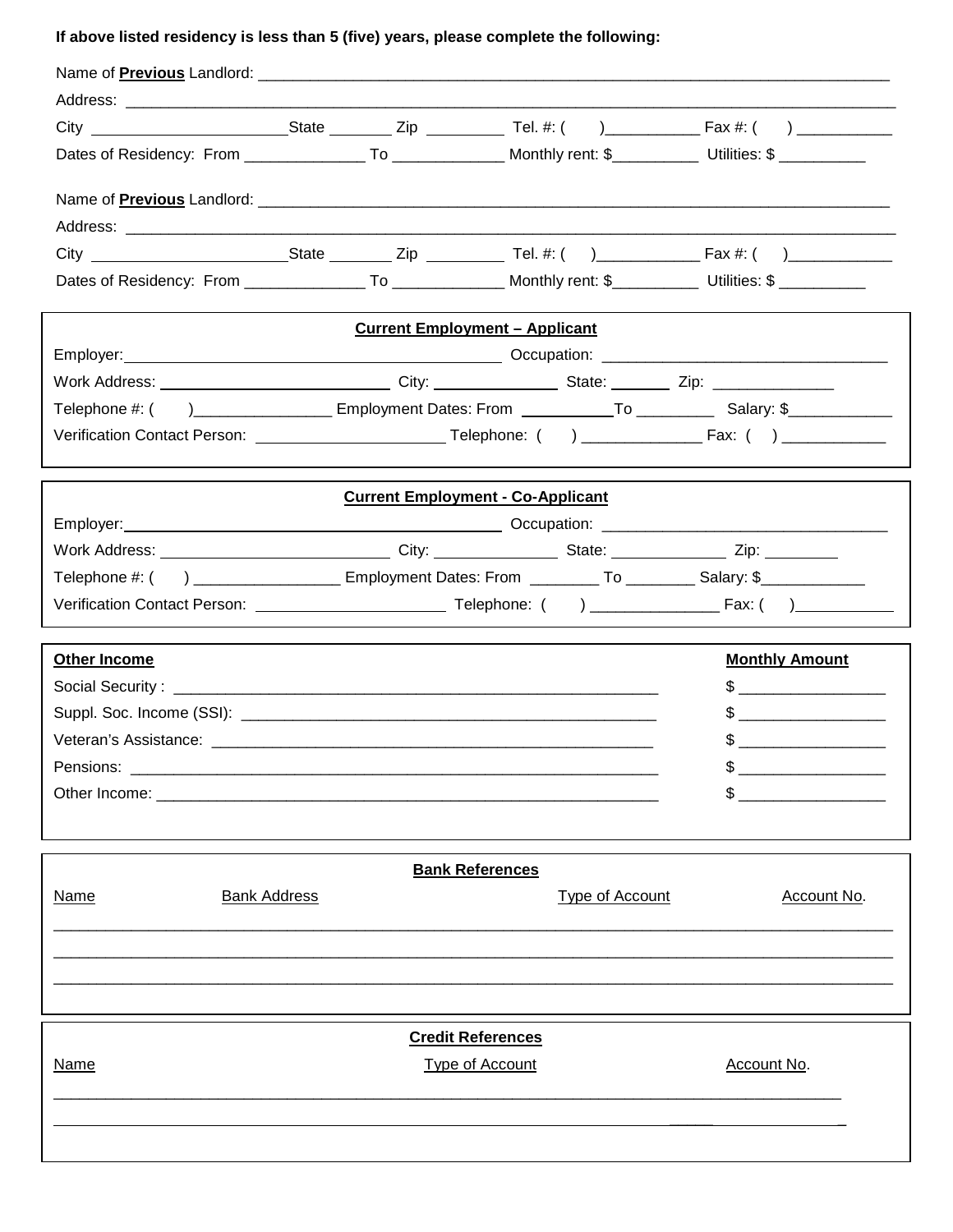| <b>Assets</b> |                                                                                                                         |  |  |  |
|---------------|-------------------------------------------------------------------------------------------------------------------------|--|--|--|
|               | Stocks                                                                                                                  |  |  |  |
|               |                                                                                                                         |  |  |  |
|               |                                                                                                                         |  |  |  |
|               |                                                                                                                         |  |  |  |
|               | <b>DEMOGRAPHIC INFORMATION (Optional)</b><br>These are optional questions, but are important for fair housing purposes. |  |  |  |

Please indicate appropriate category.

If you choose not to answer, please write N/A in the space provided. Thank you.

| Race of Head of Household # |  |
|-----------------------------|--|
|                             |  |

| - American Indian or Alaskan Native | African American | aucasian |
|-------------------------------------|------------------|----------|
| 2. Asian or Pacific Islander        | <b>Hispanic</b>  | Other    |

#### **In Case of Emergency, Please Contact:**

| Name:            | Relationship:     |       |     |
|------------------|-------------------|-------|-----|
| Address:         | Cit∖              | State | ∠ır |
| Home Telephone ( | Work Telephone: ( |       |     |

#### **I understand that this is a preliminary application. I also understand that additional information may be requested at a later date to complete the processing.**

In consideration for being permitted to apply for this apartment, I Applicant, do represent all information in this application to be true and that the owner/manager/employee/agent may rely on this information when investigating and accepting this Rental Application. Applicant hereby authorizes the owner/manager/agent to make independent investigations to determine my credit, financial standing, criminal background, including sex offender registration history, and character standing. Applicant authorizes any person, or background checking agency having any information on him/her to release any and all information to the owner/manager/employee or their agents or background checking agencies. Applicant hereby releases, remises and forever discharges, from any action whatsoever, in law and equity, and all owners, managers and employees or agents, both of landlord and their credit checking agencies in connection with processing, investigating, or credit checking this application, and will hold harmless from any suit or reprisal whatsoever.

Beacon Residential Management Limited Partnership, Agent for this community, does not discriminate on the basis of race, color, religion, sex, national origin, familial status, physical or mental disability, ancestry, marital status, sexual orientation, age (except minors) or lawful source of income in the access or admission to its programs or employment, or in its programs, activities, functions or services.

The above statements are made under the penalties of perjury and all must be verified.

Applicant's Signature: National Applicant's Signature: National Applicant's Signature: National Applicant's Signature:

Leasing Agent Signature: Date:

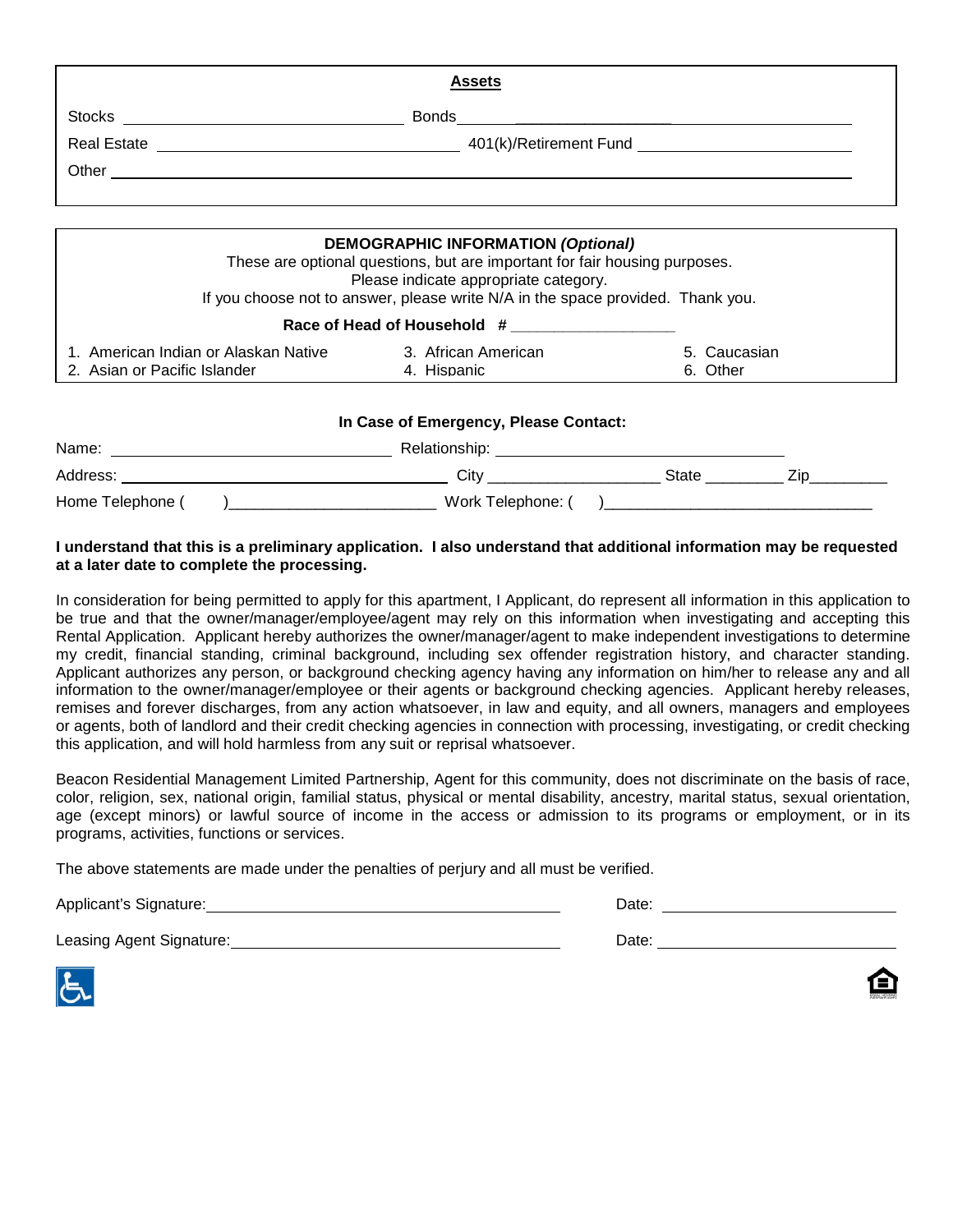#### **AUTHORIZATION TO RELEASE INFORMATION**

RE: Applicant:

Address:

61 Eutaw Street Boston, MA 02128 (617) 569-2934

As managing agents for **Chapman House**, we are required to verify the eligibility of all members of families applying for admission and verify this information periodically for residents. To comply with this requirement, your cooperation is needed in supplying the information requested. This information will be held in strict confidence for use in determining eligibility status and income for this family. A signed authorization for your release appears below. Please complete the attached form and return it to the address below at your earliest convenience. Thank you for your assistance.

Property Manager

Print Name Date

*Release by Applicants/Residents*

I hereby authorize you to furnish all requested information.

Signature Date Date of the Date of the Date of the Date of the Date of the Date of the Date of the Date of the

Print Name

Signature Date Date Date

Print Name

Signature Date Date Communications and the Date Date Date

Print Name

Community Name: *Chapman House*